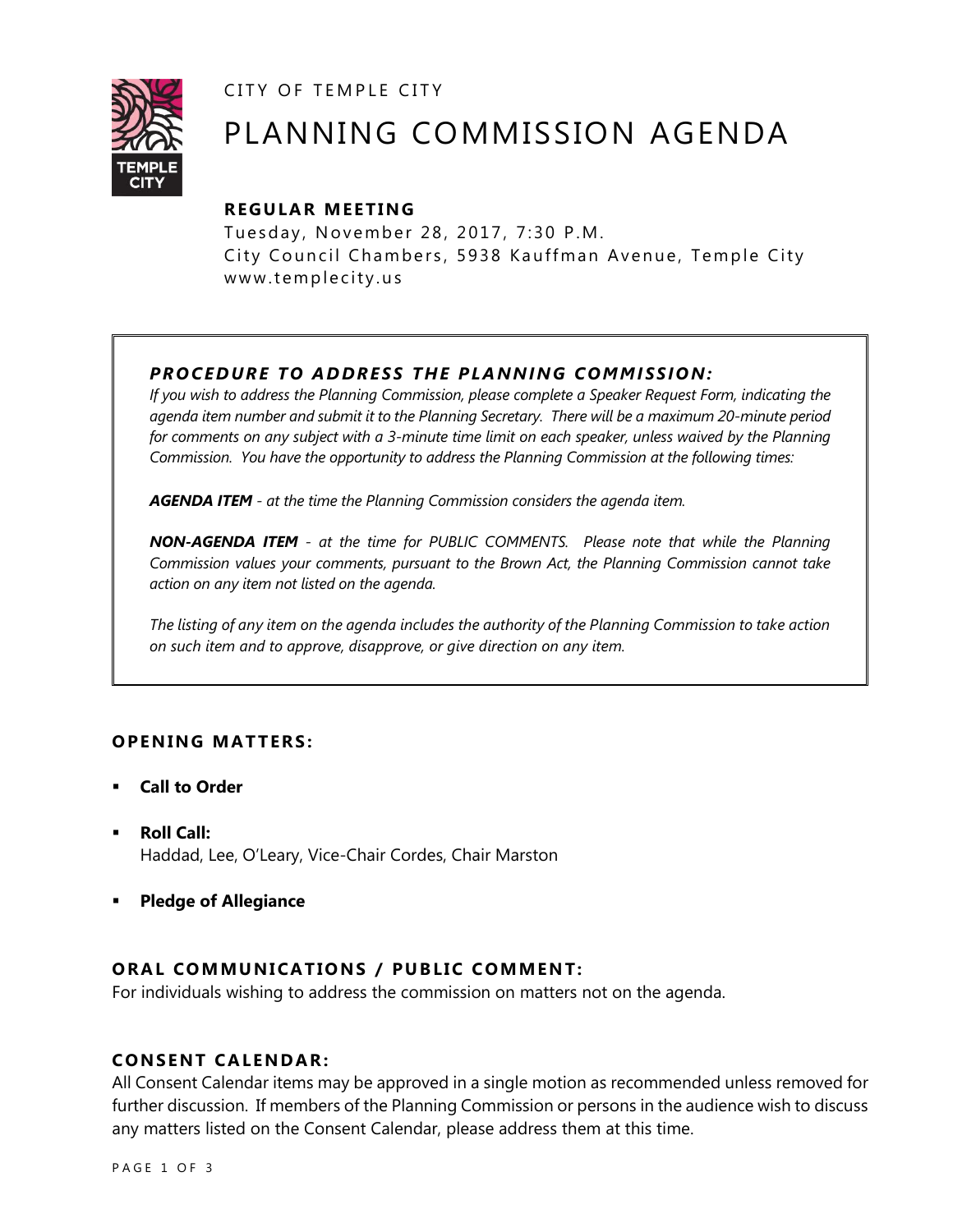**1.** [Planning Commission Meeting of November 14, 2017](https://ca-templecity.civicplus.com/DocumentCenter/View/9496)

### **PUBLIC HEARING ITEMS:**

- **2. PL 17-857** A request for the review and approval of the Tentative Parcel Map No. 74893 for a [lot split subdivision and a major site plan review for the construction of two new single-family](http://www.ci.temple-city.ca.us/DocumentCenter/View/9506)  [residences on the proposed parcels.](http://www.ci.temple-city.ca.us/DocumentCenter/View/9506)
	- Address: 6440 Oak Avenue
	- Recommendation: That the Planning Commission adopt the attached resolution finding that the project is exempt from CEQA and approving File PL 17-857 subject to the recommended conditions of approval.
	- Project Planner: Andrew Coyne acoyne@templecity.us
- **3. PL 17-963** [A request for a time extension for Tentative Parcel Map No. 71298, a subdivision](http://www.ci.temple-city.ca.us/DocumentCenter/View/9507)  [consisting of two residential condominium dwellings. The parcel map wa](http://www.ci.temple-city.ca.us/DocumentCenter/View/9507)*s* originally approved [on September 25, 2012.](http://www.ci.temple-city.ca.us/DocumentCenter/View/9507)
	- Address: 5702 Temple City Boulevard
	- Recommendation: That the Planning Commission adopt the attached Resolution finding that the project is exempt from CEQA and approving File PL 17-963 subject to the recommended conditions of approval.
	- Project Planner: Hesty Liu hliu@templecity.us

#### **D ISCUSSION ITEMS: NONE**

#### **FUTURE AGENDA ITEMS AND REPORTS:**

#### **4. Planning Manager's Report**

Update on current projects and future agenda items.

## **5. Comments from Commissioners**